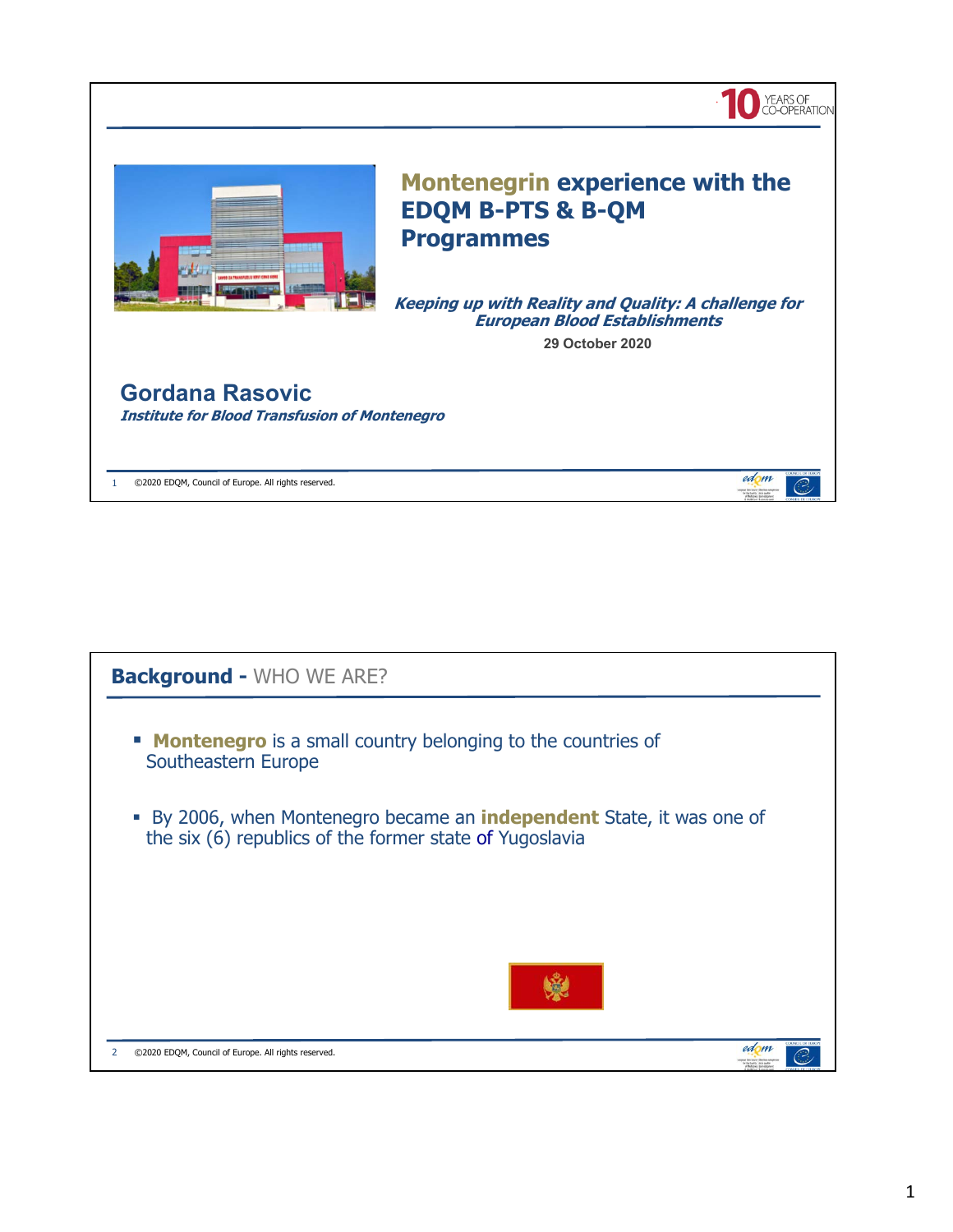### **DEMOGRAPHIC (2018)**



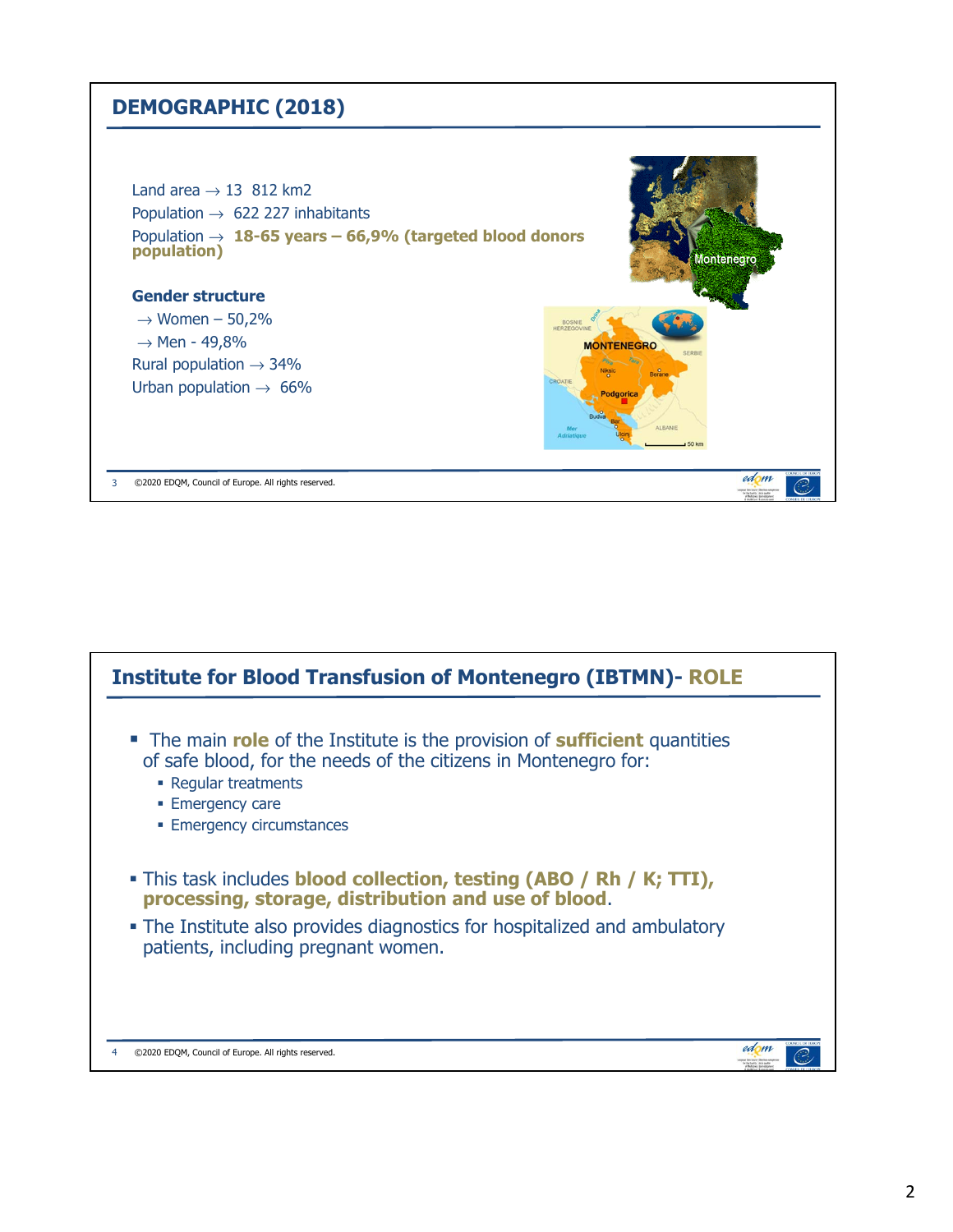| <b>Institute for Blood Transfusion of Montenegro (IBTMN)- ROLE</b>                                                                                                                                                 |
|--------------------------------------------------------------------------------------------------------------------------------------------------------------------------------------------------------------------|
|                                                                                                                                                                                                                    |
| <b>EXECUTE:</b> IBTMN – Public Health Institution organized at the national level, under the<br>jurisdiction of the Ministry of Health (MoH)                                                                       |
| • It was founded on December 14 <sup>th</sup> 2011 and started functioning independently<br>from July $1st$ 2012                                                                                                   |
| • IBTMN was taking over existing transfusion services / centers / units, which<br>operated within health institutions and it has integrated complete transfusion<br><b>activity</b> on the territory of Montenegro |
| edom<br>©2020 EDQM, Council of Europe. All rights reserved.                                                                                                                                                        |

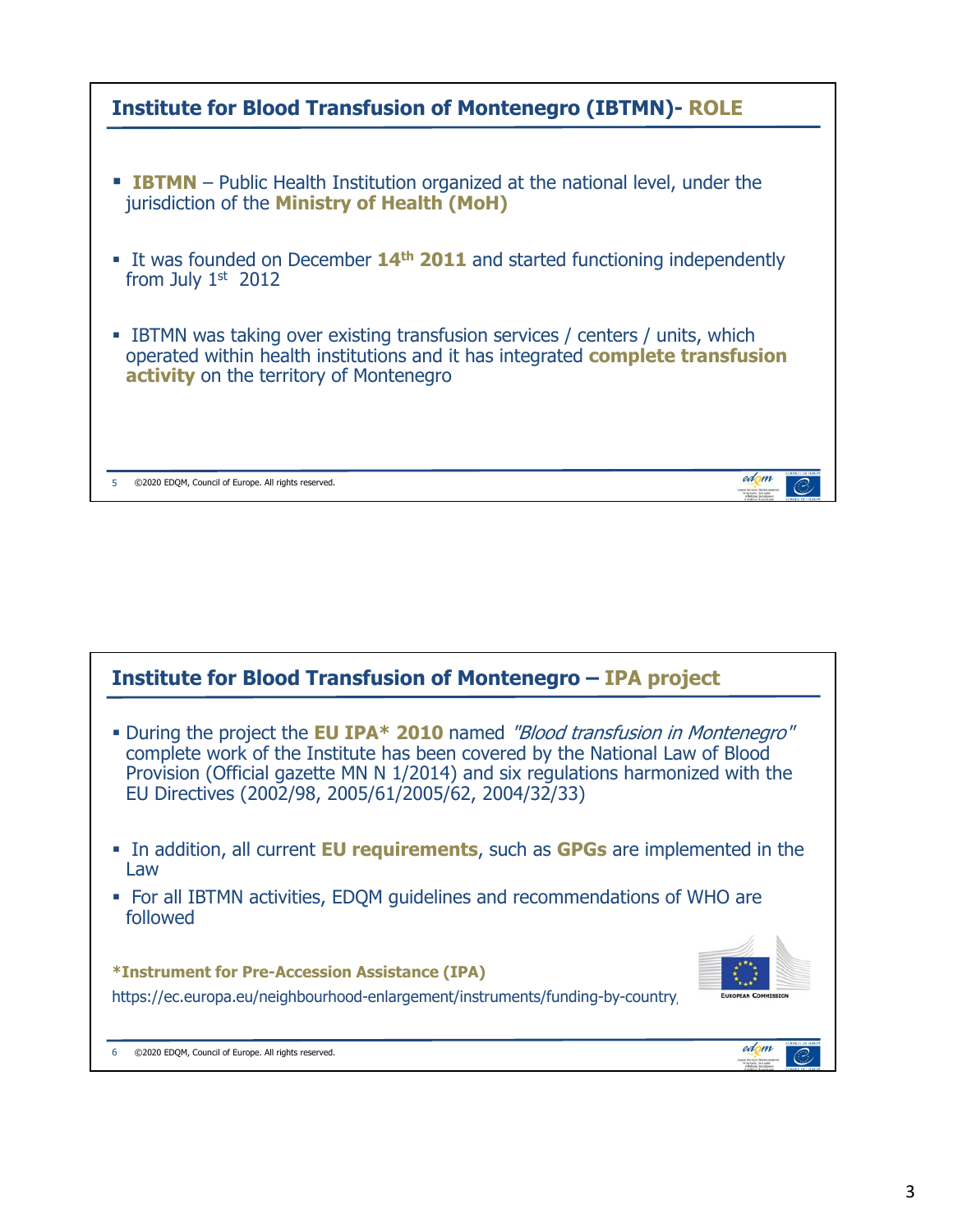

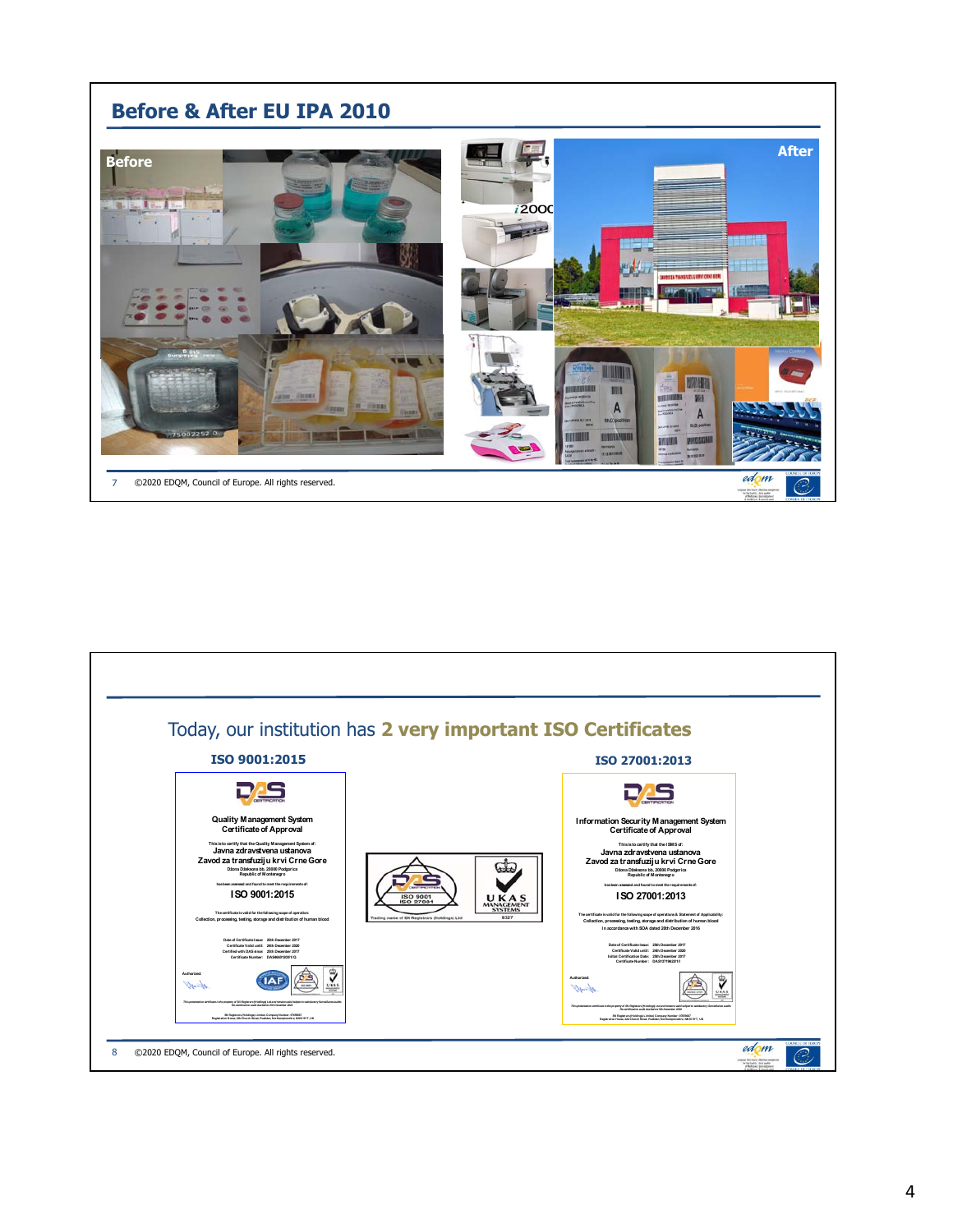

## **Blood Sector in Montenegro – Figures** By establishing the IBTMN we overcame the main problem of decentralised and fragmented blood system and successfully started to implement **a Quality Assurance System. Blood donation 19216/year**  Blood donors: 16600/year Blood donors rate: 3,1%  $RBD - 56%$  $\bullet$  VNBD - 44% • Donors deferral rate is around 12 % Around 2% of collected bloods are destroyed due to positive serological test results etc.

10 ©2020 EDQM, Council of Europe. All rights reserved.

edom

C.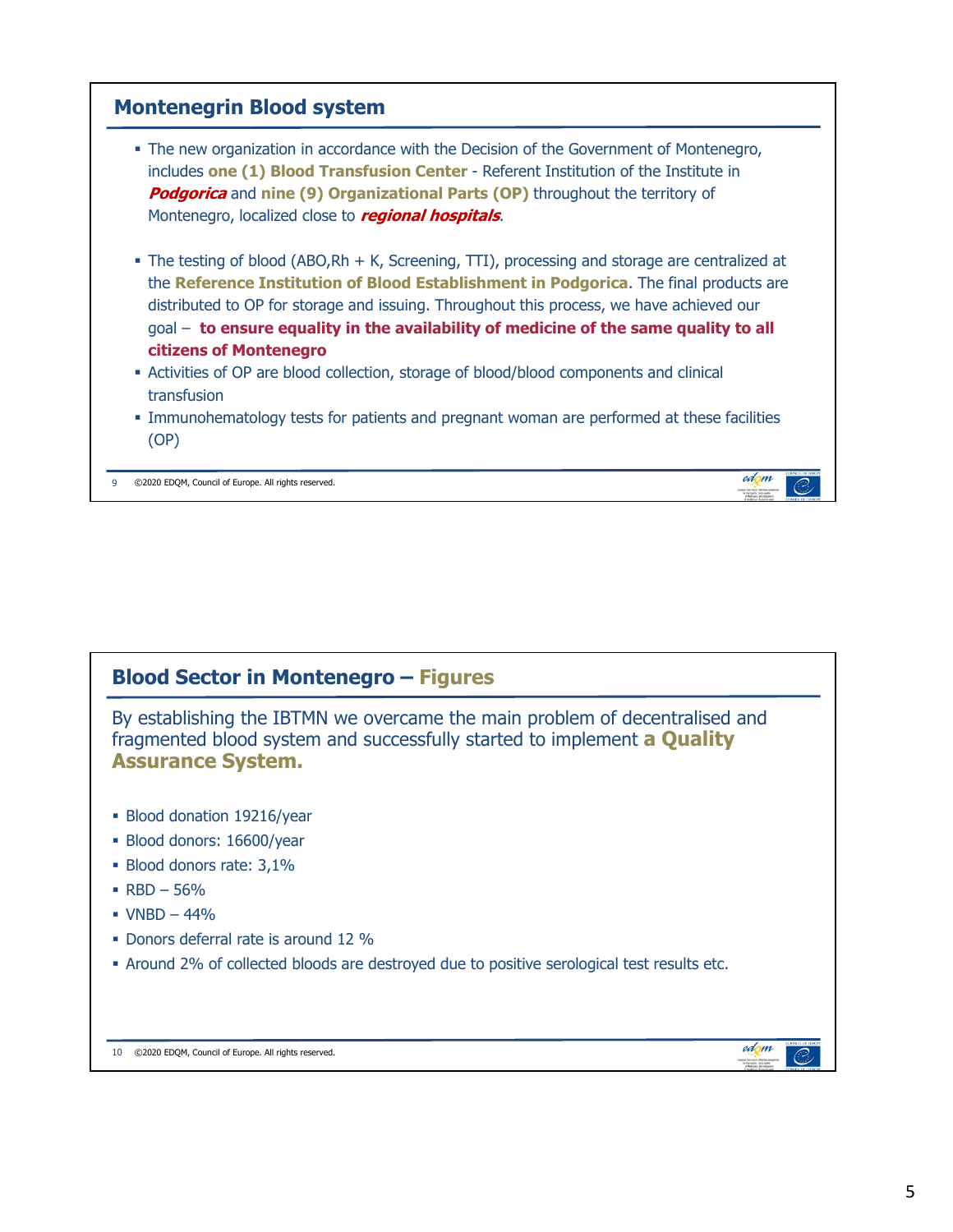| <b>B-PTS/B-QM PROGRAMME - OUR EXPERIENCE (1)</b>                                                                                                                                                                                                                                                           |
|------------------------------------------------------------------------------------------------------------------------------------------------------------------------------------------------------------------------------------------------------------------------------------------------------------|
| 2010 - The participation of our transfusion service in <b>B-PTS Studies</b> started<br>10 years ago at the beginning of implementing this programme by EDQM<br>B-PTS studies we started as Centre for Blood Transfusion - Clinical Centre of<br>Montenegro as the biggest TS and continue in 2012 as IBTMN |
| We had 2 visits of B-QM expert teams<br>1 B-TV in 2014<br>1 B-MJV in 2017                                                                                                                                                                                                                                  |
| Still, we did not have the courage to apply for a B-MJA.                                                                                                                                                                                                                                                   |
| edom<br>©2020 EDOM, Council of Europe. All rights reserved.<br>11                                                                                                                                                                                                                                          |

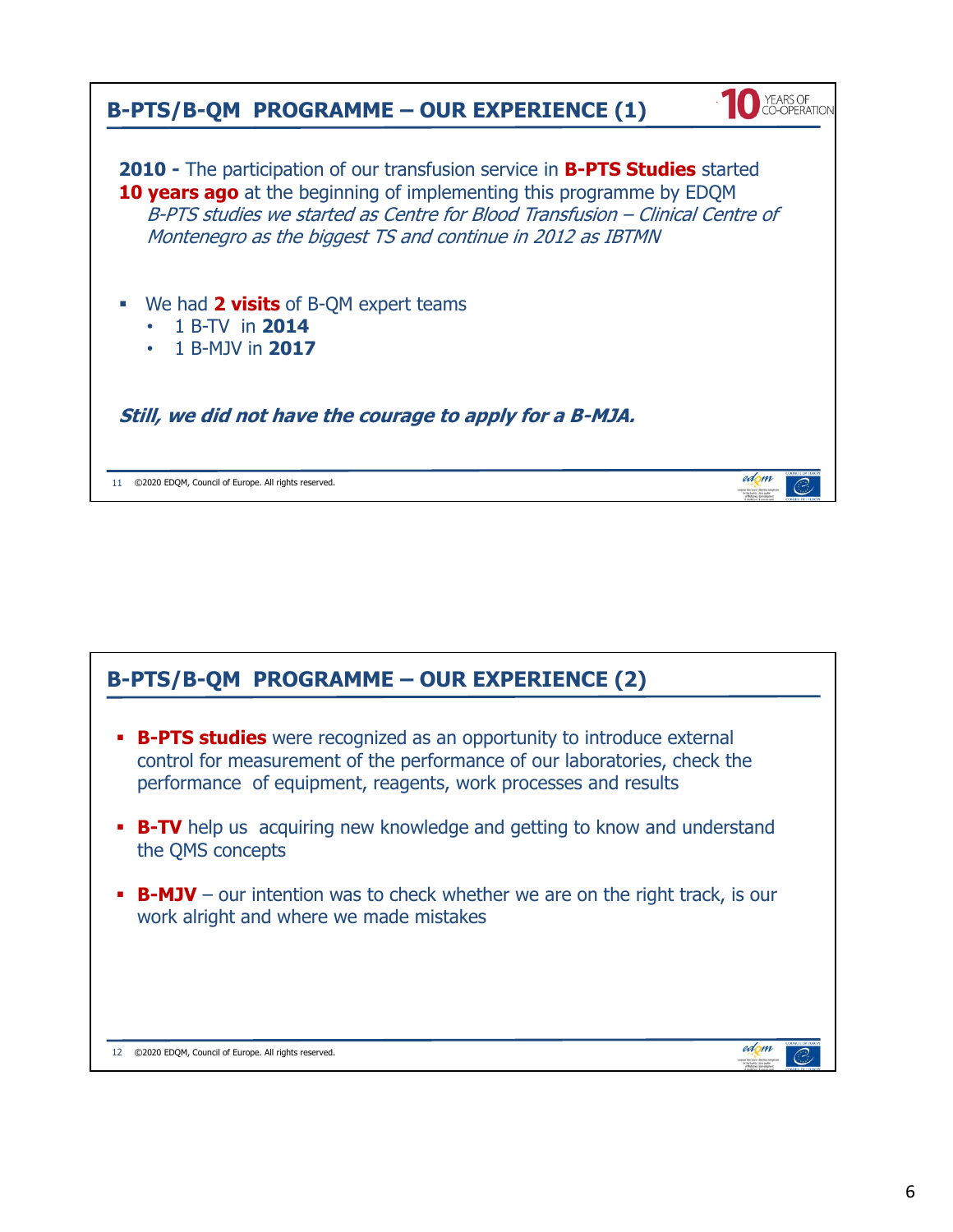

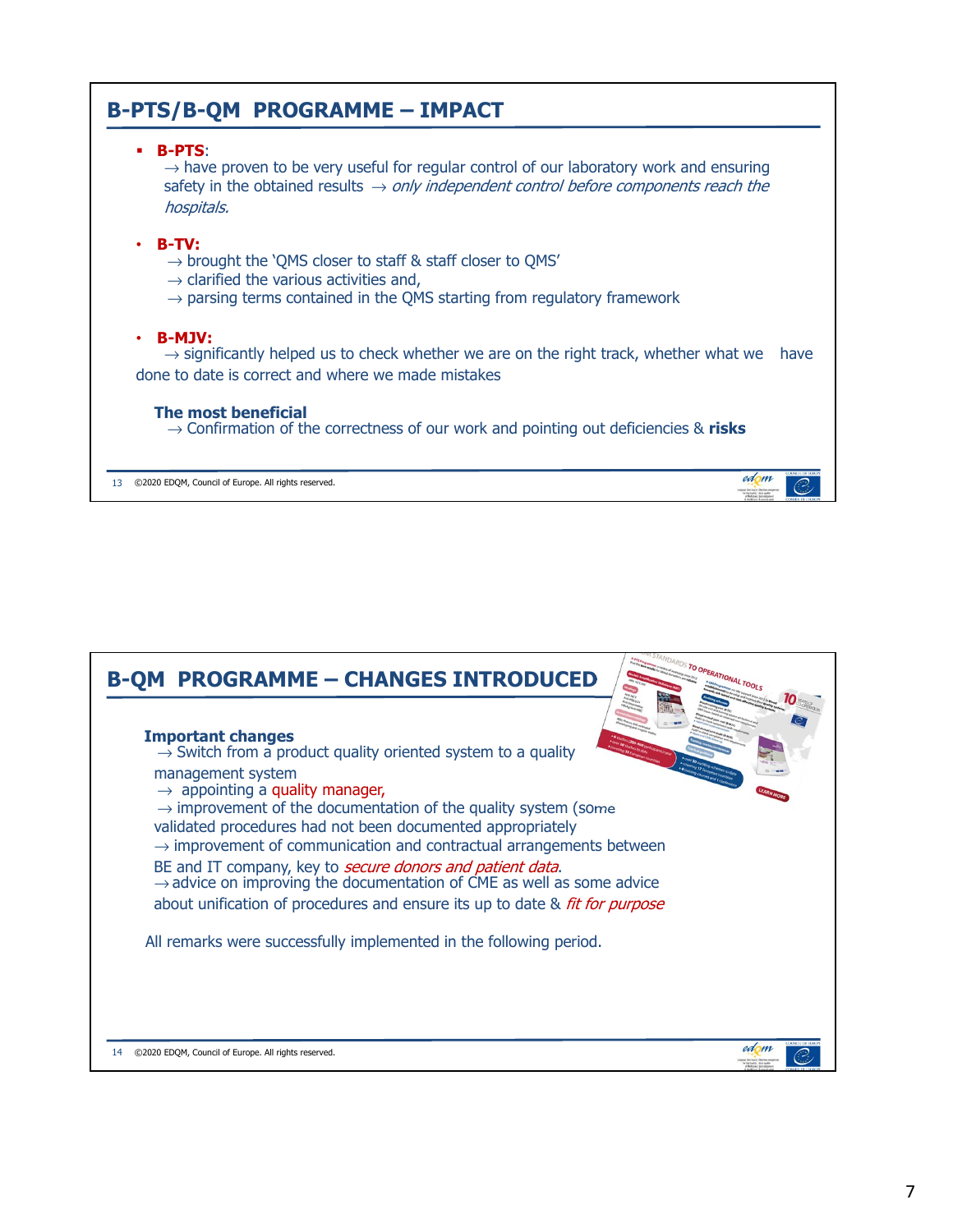

### **B-PTS/B-QM PROGRAMME – IMPACT**

#### **Why would you recommend these Programme**

*We sincerely recommend these programs because it will significantly help everyone to rethink their systems, consider criticality and risks of their processes, develop risk-based QMS and focus on continuous improvement because, new challenges are ahead of us and we must be ready for them.*

*Reforming a System is essential. However , it need to be continuously improved, and benchmarking is essential* 

16 ©2020 EDQM, Council of Europe. All rights reserved.

edom

C